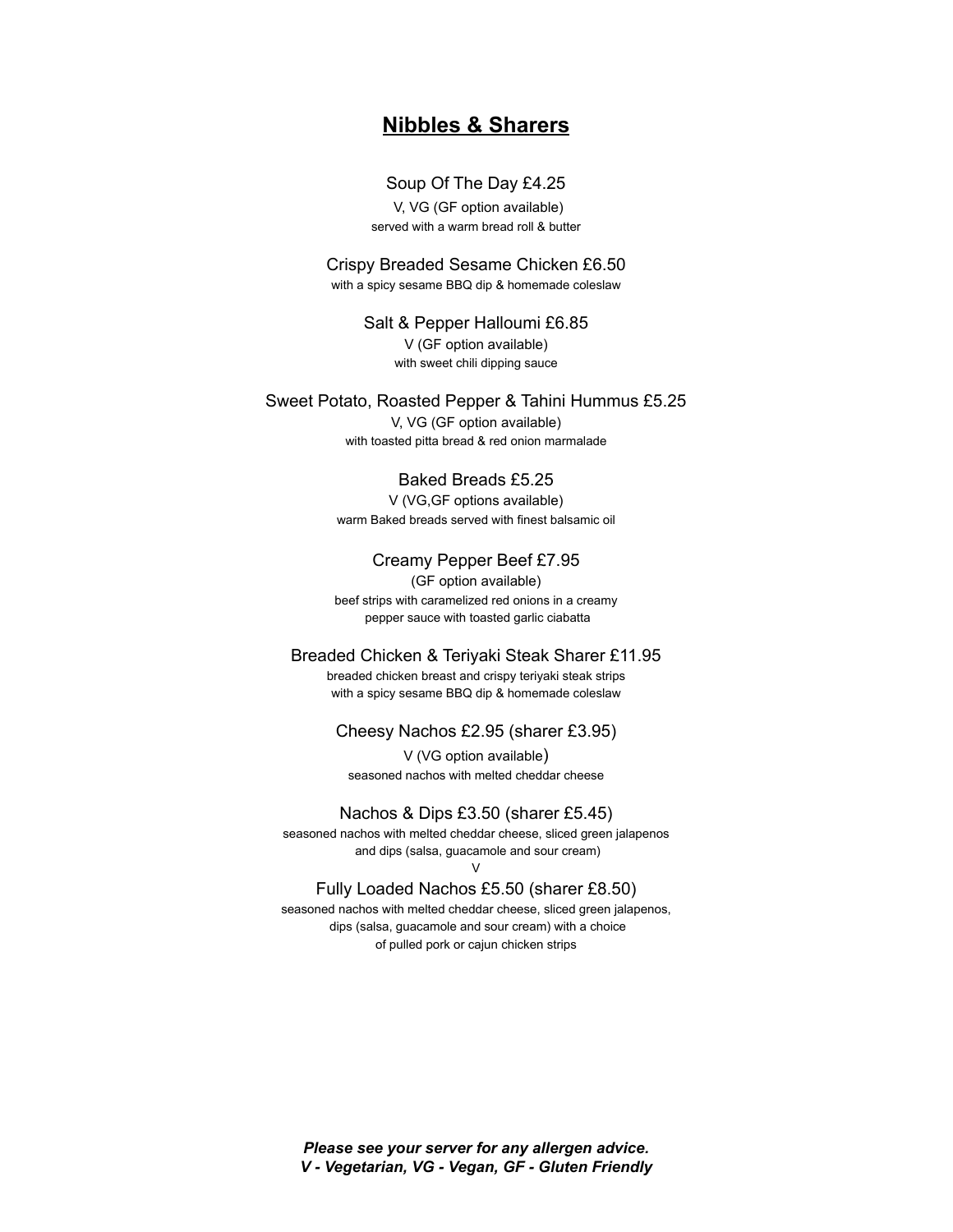# **Small Plates**

# **Our small plate menu is ideal for that light lunch Available Tuesday - Saturday 12pm - 4pm**

Honey Mustard Baked Ham & Eggs £6.95 GF

with homemade chips and dressed salad

#### Beer Battered Cod £7.25 cod filet in crispy beer batter with homemade chips, mushy peas, tartare sauce & a lemon wedge

Breaded Scampi £7.50 breaded scampi with homemade chips, mushy peas, tartare sauce & a lemon wedge

#### Homemade Beef Lasagne £7.95 our tasty beef lasagne served with homemade chips, garlic ciabatta and a dressed side salad

# Homemade Vegetable Lasagne £7.45

V, VG

vegan lasagne served with homemade chips, garlic ciabatta and a dressed side salad

Sausage and Mash £7.45 pork sausages with creamy mashed potato, mushy peas and a rich gravy

# Vegan Sausage and Mash £7.45

V, VG, GF vegan sausages with mashed potato, mushy peas and a rich gravy

# Beef Lobby £6.95

(GF alternative available) traditional Staffordshire beef lobby served with warm bread roll & butter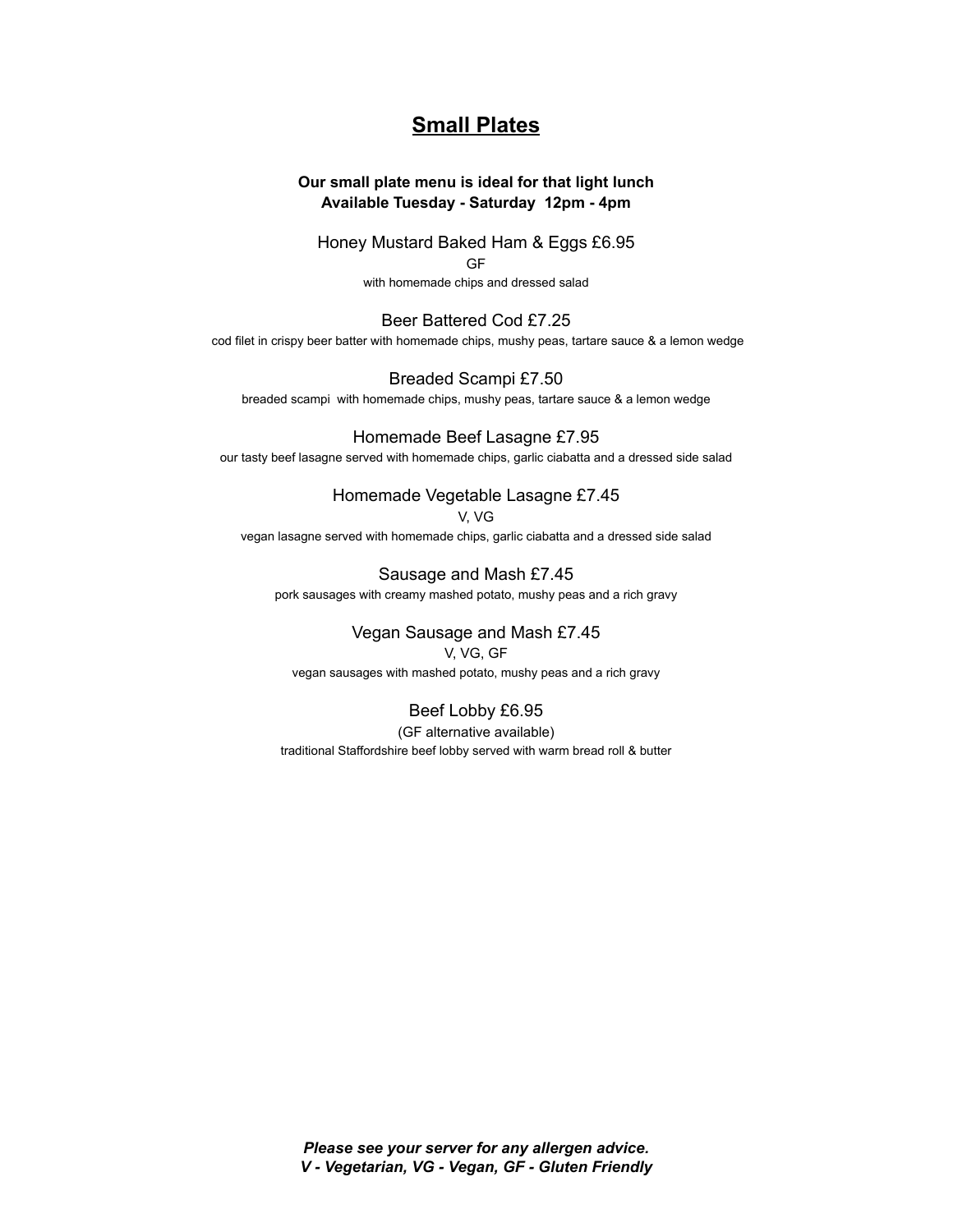# **Fresh Baked Filled Baguettes & Tortilla Wraps**

**Served with homemade chips, homemade coleslaw & dressed salad garnish Please choose from either a baguette or wrap (GF wraps available) with any of the following fillings**

> Cheddar Cheese with Red Onion £5.95 V (VG option available)

Honey & Mustard Baked Ham £6.50

Tuna *or* Tuna Mayonnaise £6.50

Grilled Chicken *or* Cajun Chicken £6.50

Chicken, Bacon & Mayonnaise £6.50

Bacon, Lettuce & Tomato £6.50

Pulled Pork with Apple *or* BBQ £6.95

Rump Steak with Sauteed Onion *or* Blue Cheese *or* Brie £6.95

Sweet Potato, Roasted Pepper & Tahini Chickpea £5.95 V,VG

# **Crispy Leaf Salads**

Breaded Chicken £6.95 (GF option available) with a caesar style dressing

Teriyaki Salt & Pepper Steak £8.95 dressed with glazed red onions & teriyaki mayonnaise

Honey & Mustard Baked Ham £6.95 GF with honey and wholegrain mustard dressing

Vegan Spicy Sesame "Chicken" £7.50 V,VG,GF with a vegan chicken breasts coated in a spicy sesame dressing

> Crispy Pork & Black Pudding £8.95 with a sweet apple dressing

> > Grilled Lamb Chops £9.95 with apricot & mint couscous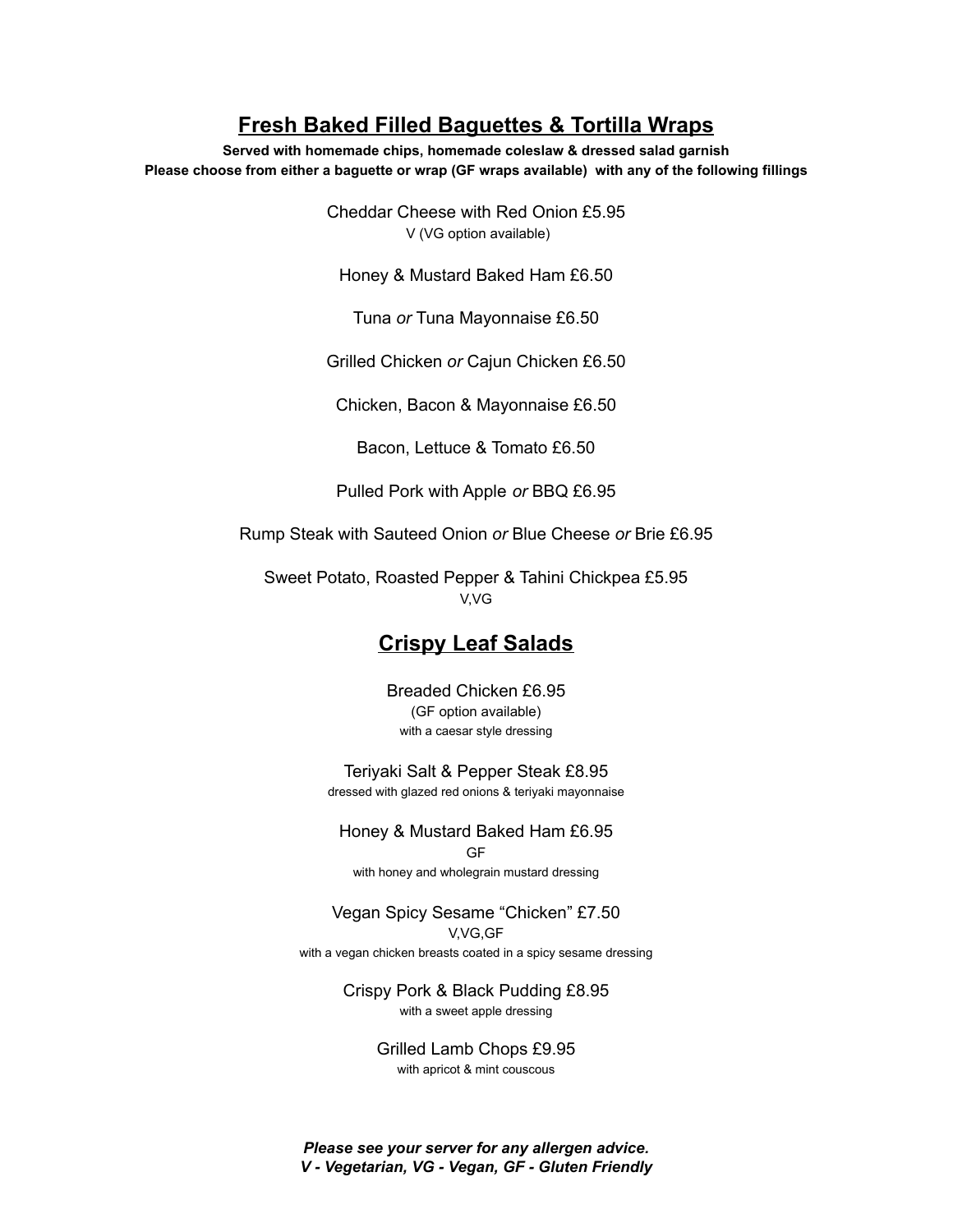# **Main Menu**

*Our potato options are homemade chips, new potatoes or creamy mashed potato*

#### Homemade Shortcrust Pastry Pie £12.50

A generous piece of pie served with a choice of potato, house vegetables & gravy **Please see your server for details**

#### Beer Battered Cod £11.50

cod fillet in crispy beer batter with homemade chips, mushy peas, tartare sauce & a lemon wedge

# Breaded Scampi £12.50

breaded scampi pieces with homemade chips, mushy peas, tartare sauce & a lemon wedge

#### Homemade Beef Lasagne £10.95

our tasty beef lasagne served with homemade chips, garlic ciabatta and a dressed side salad

## Homemade Vegetable Lasagne £9.95

#### V, VG

vegan lasagne served with homemade chips, garlic ciabatta and a dressed side salad

### Spicy Sesame Wild Mushroom Noodles £11.50

#### V, VG, GF

rice noodles coated in a spicy sesame sauce with wild mushrooms & vegetables **Add breaded chicken for £2 or crispy belly pork for £2.50**

# Poached Cod £11.95

#### GF

cod fillet served with sauteed potatoes and samphire, green vegetables drizzled with a garlic parsley butter

#### Sausage and Mash £9.95

pork sausages on a bed of creamy mashed potato, mushy peas, onion rings and a rich red wine gravy

#### Vegan Sausage and Mash £9.95

V, VG, GF

vegan sausages with mashed potato, mushy peas and a rich onion gravy

#### Wild Mushroom, Sweet Potato, Tahini, Red Pepper & Glazed Red Onion Tartlette £10.95

V, VG, GF

with bubble & squeak rosti, house vegetables & redcurrant sauce

# Slow Braised Belly Pork £15.95

#### GF

belly pork with black pudding, apple sauce, sauteed new potatoes & vegetables with a rich port sauce

# Thai Red Chicken Curry £12.95

GF

creamy Thai red curry with chicken and blackened peppers with Thai vegetables and coriander rice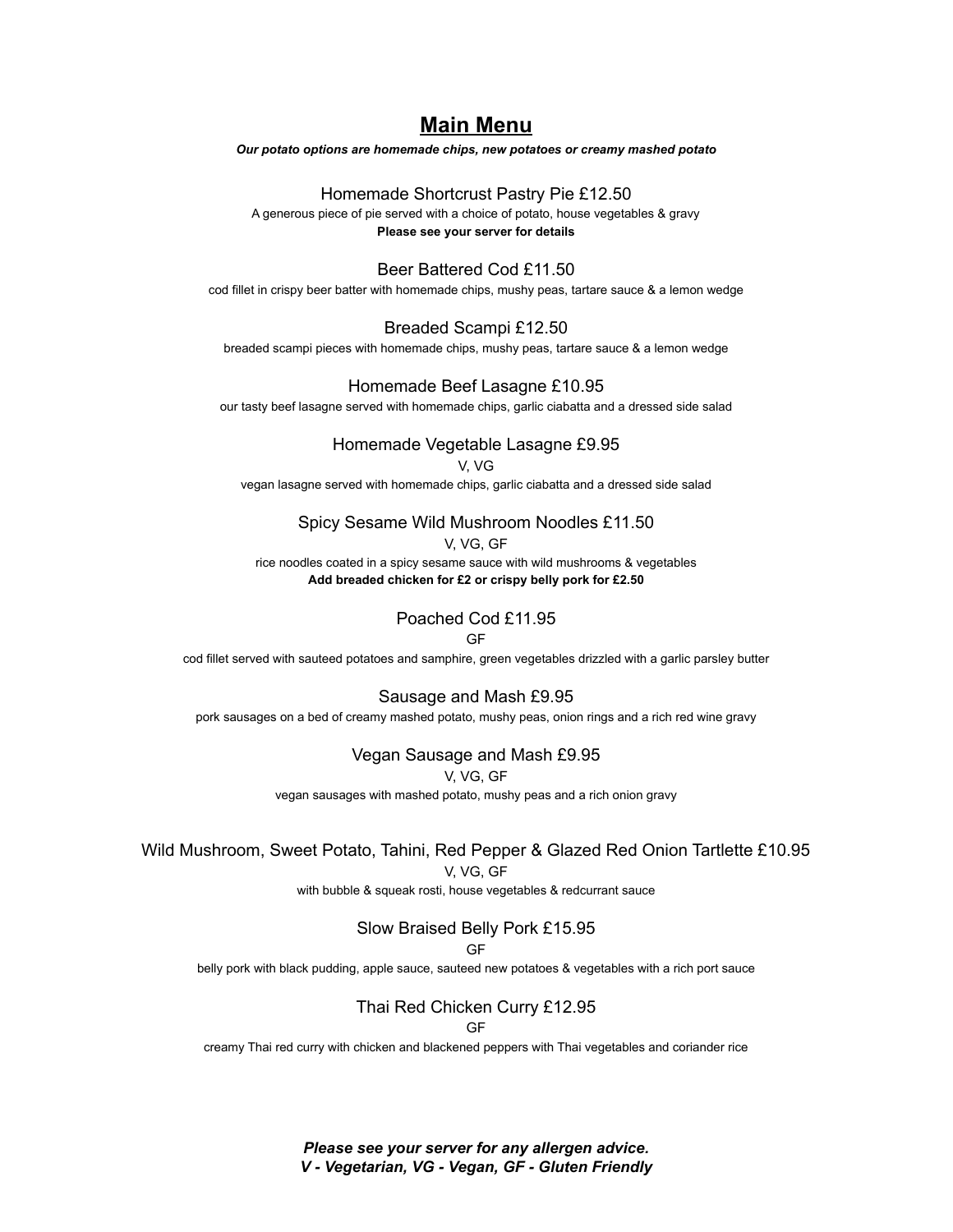# **From the Grill**

*Our potato options are homemade chips, new potatoes or creamy mashed potato*

# **Steaks**

### *(GF option available on steaks)*

## Red House Mixed Grill £24.95

5oz\* rump & 5oz\* gammon, lamb chop, chicken breast, pork sausage, black pudding with grilled tomato, peas, pineapple, free range egg, onion rings,roasted flat field mushroom and a choice of potato

#### 10oz\* Ribeye Steak £19.95

with grilled tomato, peas, roasted flat field mushroom, beer battered onion rings and a choice of potato

# 20oz\* Rump Steak £24.95

with grilled tomato, peas, roasted flat field mushroom, beer battered onion rings and a choice of potato

### 10oz\* Rump Steak £18.95

with grilled tomato, peas, roasted flat field mushroom, beer battered onion rings and a choice of potato

# 10oz\* Gammon Steak £13.95

GF

with grilled tomato, peas, pineapple, free range egg and a choice of potato

# Grilled Lamb Chops £19.95

GF

Lamb chops on a bubble & squeak rosti, saute green vegetables with minted bourguignon sauce

#### **Why not accompany your meal with one of our homemade sauces for £2.50**

Choose from

Creamy Brandy & Peppercorn

Blue Cheese

Bourguignon

Garlic & Herb butter

# **WHY NOT !!**

Add a side of scampi for £3.00

**\*approximate weights before cooking**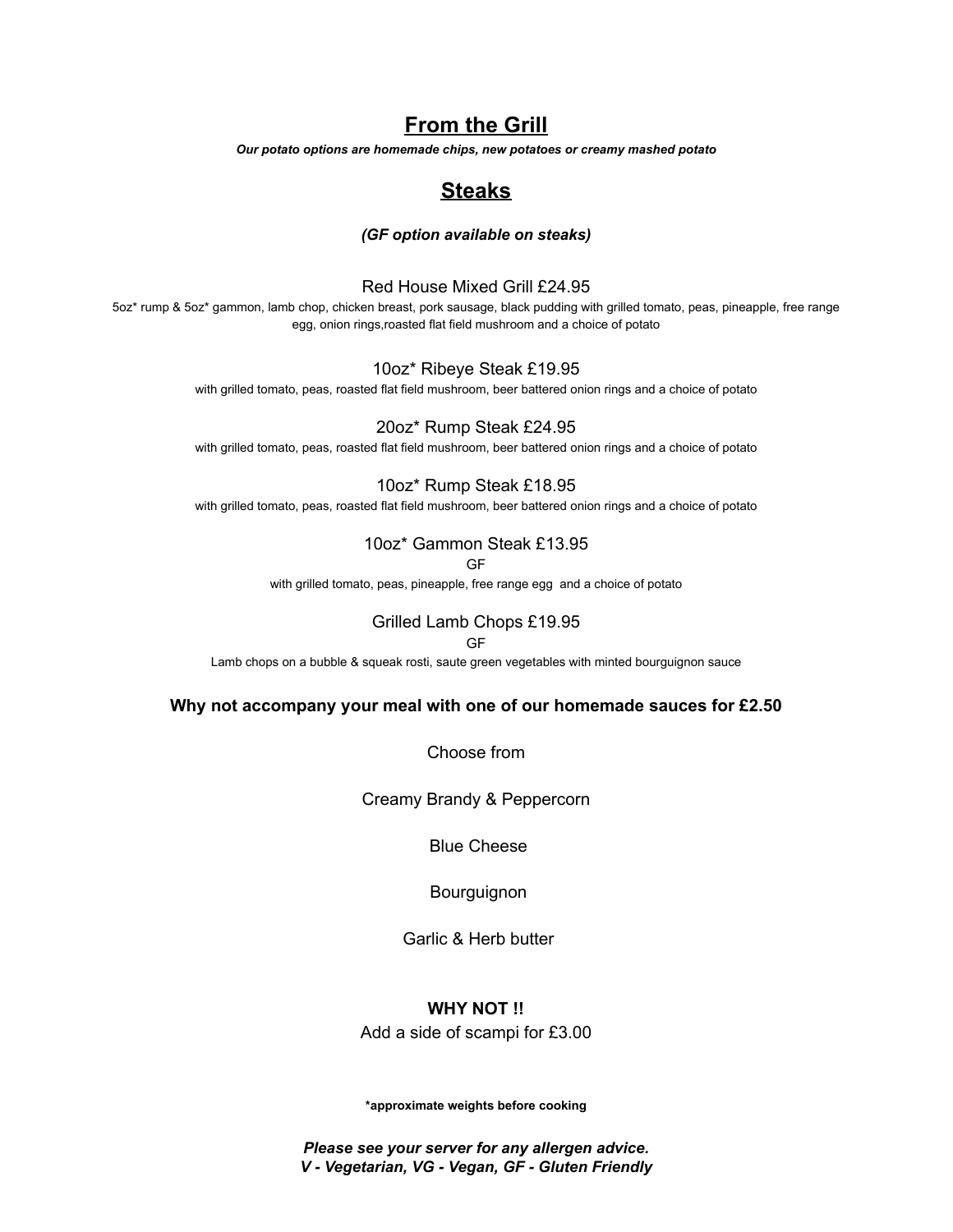## **Burgers**

Served in a brioche roll with homemade chips, beer battered onion rings, dressed salad & homemade coleslaw

Vegetable Burger £9.95

Homemade Beef 6oz\* £9.95

Chicken Breast £9.95

Cajun Spiced Chicken Breast £9.95

Breaded Chicken £9.95

Crispy Belly Pork, Apple Sauce & Black Pudding £9.95

### **Finish off your burger with our delicious toppings**

Cheddar cheese, blue cheese, brie, halloumi, bacon or egg 75p each Add pulled pork *or* double up your burger for only £2.25

**\*approximate weights before cooking**

# **Side Dishes**

Homemade Chips £2.95 V, VG, GF

Beer Battered Onion Rings £2.50 V, VG

Sliced Roasted Mushrooms £3.50 V,VG,GF

Toasted Garlic Ciabatta £3.25 V, VG

Cheese & Garlic Ciabatta £3.75 V,VG

Homemade Coleslaw £1.75 V, GF

Dressed Side Salad £2.50 V, VG, GF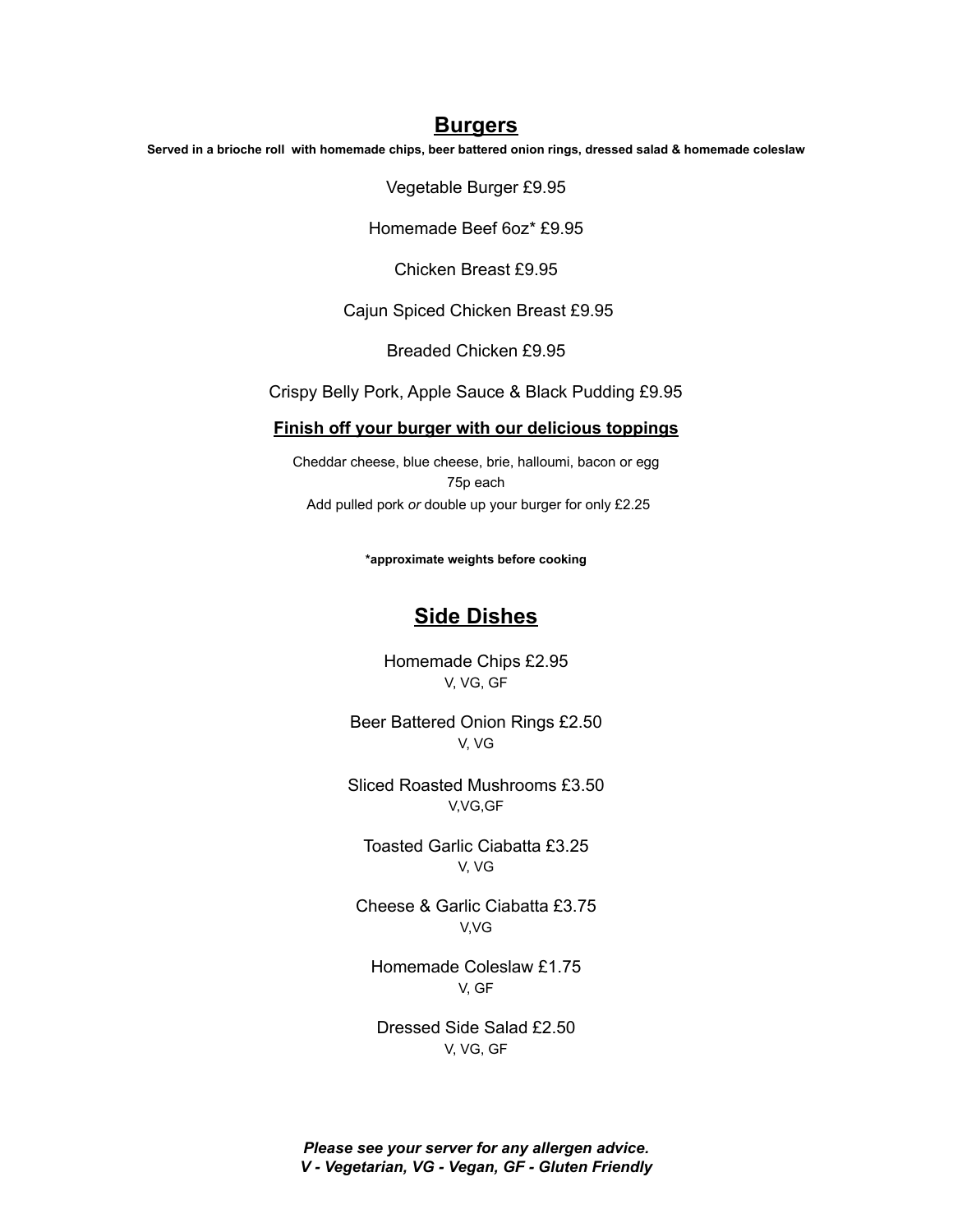# **Desserts**

Chocolate Sponge Pudding £4.50 V Sticky Toffee Pudding £4.50  $\mathcal{U}$ Treacle Sponge Pudding £4.50 GF

Homemade Mixed Berry Crumble £4.50 V, VG, GF

Homemade Apple Crumble £4.50 V

*All of the above are served with a choice of custard, cream or ice cream*

Homemade Cheesecake with Vanilla Ice Cream *or* Cream £5.45 Please ask your server for details

> Chocolate Orange Tart with Orange Sorbet £4.95 V, VG, GF